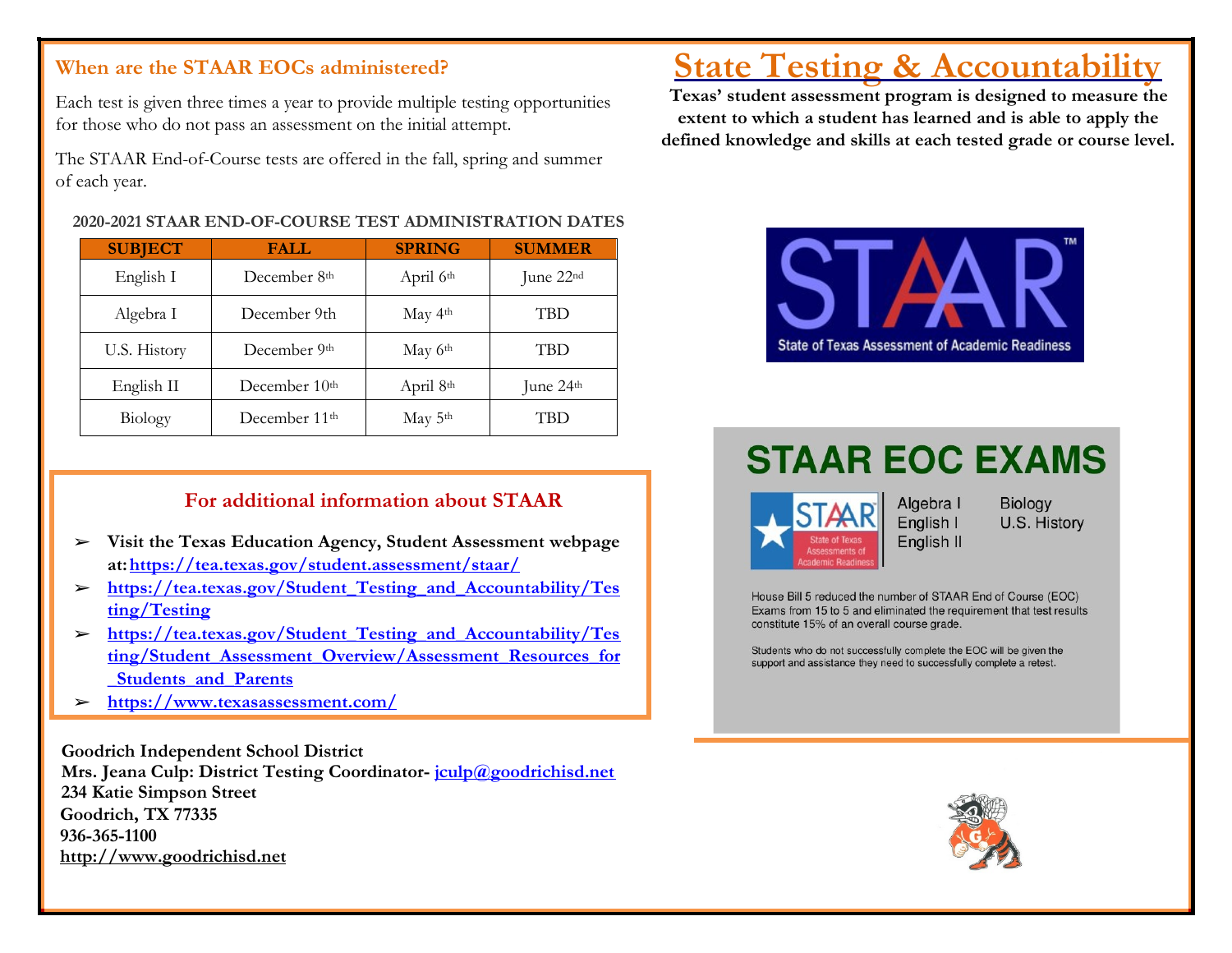#### **Who takes the STAAR test?**

Students who entered the ninth grade in the 2011-12 school year or later must pass the STAAR End-of-Course tests to graduate from a Texas public high school. This evaluation includes assessments in the following subjects:

| English I    |
|--------------|
| English II   |
| Algebra I    |
| Biology      |
| U.S. History |
|              |



#### **How are the tests administered?**

Each test can be taken either on paper or on-line. Students have four hours to complete the Algebra I, Biology and U.S. History tests. They are allotted five hours to complete the English I and English II exams.

# **What happens if a student completes the course and does not pass the test?**

If a student passes the course but does not pass the test, the student may take the test again. However, a student is not required to retake a course just because he failed the test. The school is required to provide accelerated instruction to each student who does not show satisfactory performance on STAAR.

# **Will students who receive special education services take the STAAR?**

The admission, review & dismissal (ARD) committee will determine the appropriate test for a student who receives special education services. Some students will take the general STAAR. Others will take the STAAR Alternate 2. The STAAR Alternate 2, however, is only available for students with the most significant cognitive disabilities.

#### **How do I know if my child passed the test?**

Student performance on the STAAR End-of-Course test is described by one of these three categories:

| <b>MASTERS</b>    | <b>Masters Grade Level</b>    |
|-------------------|-------------------------------|
| <b>MEETS</b>      | <b>Meets Grade Level</b>      |
| <b>APPROACHES</b> | <b>Approaches Grade Level</b> |

- ➢ **(MASTERS)** Performance in this category indicates that students are expected to succeed in the next grade or course with little or no academic intervention. Students in this category demonstrate the ability to think critically and apply the assessed knowledge and skills in varied contexts, both familiar and unfamiliar.
- ➢ **(MEETS)** Performance in this category indicates that students have a high likelihood of success in the next grade or course but may still need some short-term, targeted academic intervention. Students in this category generally demonstrate the ability to think critically and apply the assessed knowledge and skills in familiar contexts.
- ➢ **(APPROACHES)** Performance in this category indicates that students are likely to succeed in the next grade or course with targeted academic intervention. Students in this category generally demonstrate the ability to apply the assessed knowledge and skills in familiar contexts.

If a student took an End-of-Course in middle school and passed, then the student is not required to retake the test in high school.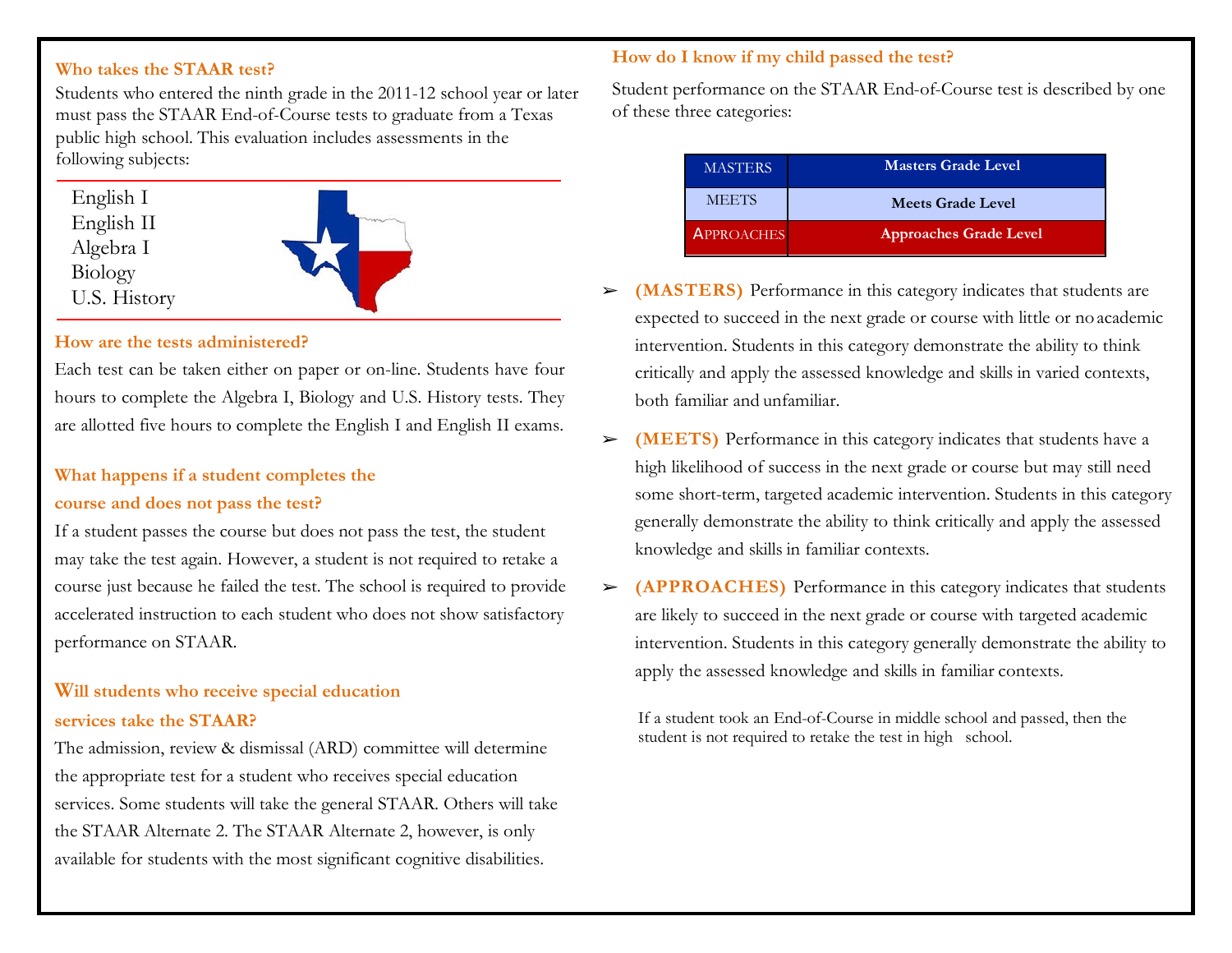

# **GOODRICH HIGH SCHOOL STATE ASSESSMENT CALENDAR 2020 – 2021**

| TEST DATE/ASSESSMENT WINDOW                           | <b>STAAR EOC TEST ADMINISTRATIONS</b>                                                                                                                                                                                                                                                                                                                             |
|-------------------------------------------------------|-------------------------------------------------------------------------------------------------------------------------------------------------------------------------------------------------------------------------------------------------------------------------------------------------------------------------------------------------------------------|
| December 8 <sup>th</sup> (Tuesday)                    | English I                                                                                                                                                                                                                                                                                                                                                         |
| December 9 <sup>th</sup> (Wednesday)                  | Algebra I & U.S. History                                                                                                                                                                                                                                                                                                                                          |
| December 10th (Thursday)                              | English II                                                                                                                                                                                                                                                                                                                                                        |
| December 11 <sup>th</sup> (Friday)                    | <b>Biology</b>                                                                                                                                                                                                                                                                                                                                                    |
| December 11 <sup>th</sup> (Friday)                    | All make-up sessions for paper and online STAAR<br>EOC assessments scheduled to be administered from<br>Dec. 8 <sup>th</sup> - Dec. 11 <sup>th</sup> , 2020, must be completed by the<br>end of this day.                                                                                                                                                         |
| February $22^{nd}$ (Monday) – April $2^{nd}$ (Friday) | TELPAS Grades K-12 Listening, Speaking, Reading,<br>and Writing                                                                                                                                                                                                                                                                                                   |
| April 6 <sup>th</sup> (Tuesday)                       | English I                                                                                                                                                                                                                                                                                                                                                         |
| April 8 <sup>th</sup> (Thursday)                      | English II                                                                                                                                                                                                                                                                                                                                                        |
| April 9 <sup>th</sup> (Friday)                        | All make-up sessions for paper and online STAAR<br>EOC assessments scheduled to be administered from<br>Apr. $6th$ - $8th$ , 2021, <b>must</b> be completed by the end of<br>this day.                                                                                                                                                                            |
| May 4 <sup>th</sup> (Tuesday)                         | Algebra I                                                                                                                                                                                                                                                                                                                                                         |
| May 5 <sup>th</sup> (Wednesday)                       | <b>Biology</b>                                                                                                                                                                                                                                                                                                                                                    |
| May 6 <sup>th</sup> (Thursday)                        | <b>U.S. History</b>                                                                                                                                                                                                                                                                                                                                               |
| May $7th$ (Friday)                                    | All make-up sessions for paper and online STAAR<br>EOC assessments scheduled to be administered from<br>May $4th - 7th$ , 2021, <b>must</b> be completed by the end of<br>this day.                                                                                                                                                                               |
| June $22^{\text{nd}}$ (Tuesday)                       | English I                                                                                                                                                                                                                                                                                                                                                         |
| June 24 <sup>th</sup> (Thursday)                      | English II                                                                                                                                                                                                                                                                                                                                                        |
| June 22 <sup>nd</sup> - June 24 <sup>th</sup>         | Algebra I, Biology, U.S. History                                                                                                                                                                                                                                                                                                                                  |
| June $25th$ (Friday)                                  | All make-up sessions for paper and online STAAR<br>EOC assessments scheduled to be administered from<br>Jun. 22 <sup>nd</sup> - 25 <sup>th</sup> , 2021, <b>must</b> be completed by the end of<br>this day.<br>Make-up sessions for online STAAR assessments with<br>a writing component (English I and English II) must<br>be completed by the end of this day. |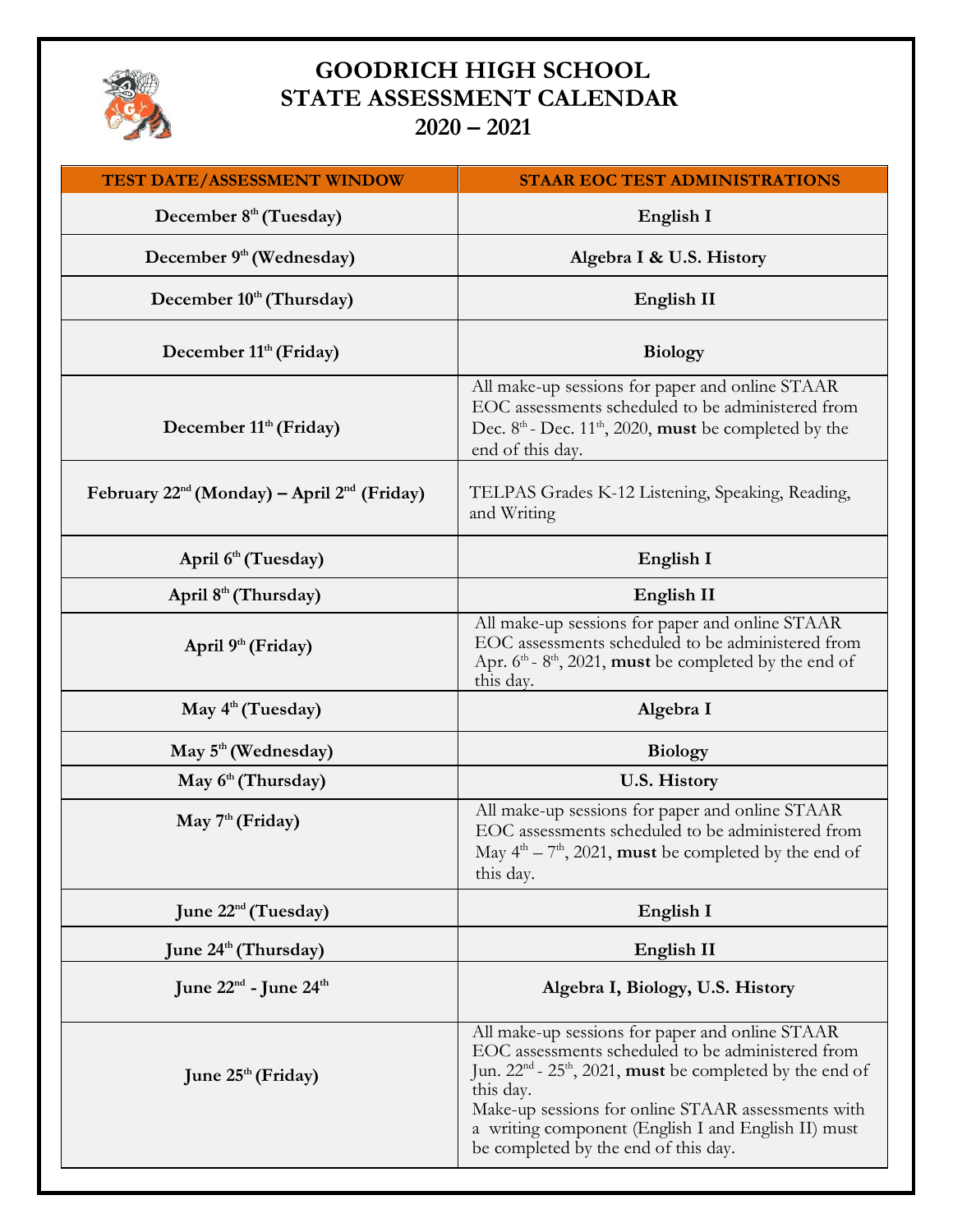

# **GOODRICH MIDDLE SCHOOL STATE ASSESSMENT CALENDAR 2020 – 2021**

| <b>TEST DATE/ASSESSMENT WINDOW</b>                    | <b>STAAR TEST ADMINISTRATIONS</b>                                                                                                                                                       |
|-------------------------------------------------------|-----------------------------------------------------------------------------------------------------------------------------------------------------------------------------------------|
| February $22^{nd}$ (Monday) – April $2^{nd}$ (Friday) | TELPAS Grades K-12 Listening, Speaking, Reading,<br>and Writing                                                                                                                         |
| April 6 <sup>th</sup> (Tuesday)                       | 7 <sup>th</sup> Grade Writing                                                                                                                                                           |
| April 9 <sup>th</sup> (Friday)                        | All make-up sessions for paper STAAR assessments<br>scheduled to be administered from Apr. $6th$ - $8th$ , 2021,<br>must be completed by the end of this day.                           |
| May 6th (Thursday)                                    | 8 <sup>th</sup> Grade Science                                                                                                                                                           |
| May $7th$ (Friday)                                    | 8 <sup>th</sup> Grade Social Studies                                                                                                                                                    |
| May 7 <sup>th</sup> (Friday)                          | All make-up sessions for paper STAAR assessments<br>scheduled to be administered from May $4th$ - $7th$ , 2021,<br>must be completed by the end of this day.                            |
| May $11th$ (Tuesday)                                  | 6th Grade Math<br>7 <sup>th</sup> Grade Math<br>8 <sup>th</sup> Grade Math                                                                                                              |
| May $12^{\text{th}}$ (Wednesday)                      | 6th Grade Reading<br>7 <sup>th</sup> Grade Reading<br>8 <sup>th</sup> Grade Reading                                                                                                     |
| May 14th (Friday)                                     | All make-up sessions for paper STAAR Grades 3-8<br>assessments scheduled to be administered May 6 <sup>th</sup> -<br>$13th$ , 2021, <b>must</b> be completed by the end of this<br>day. |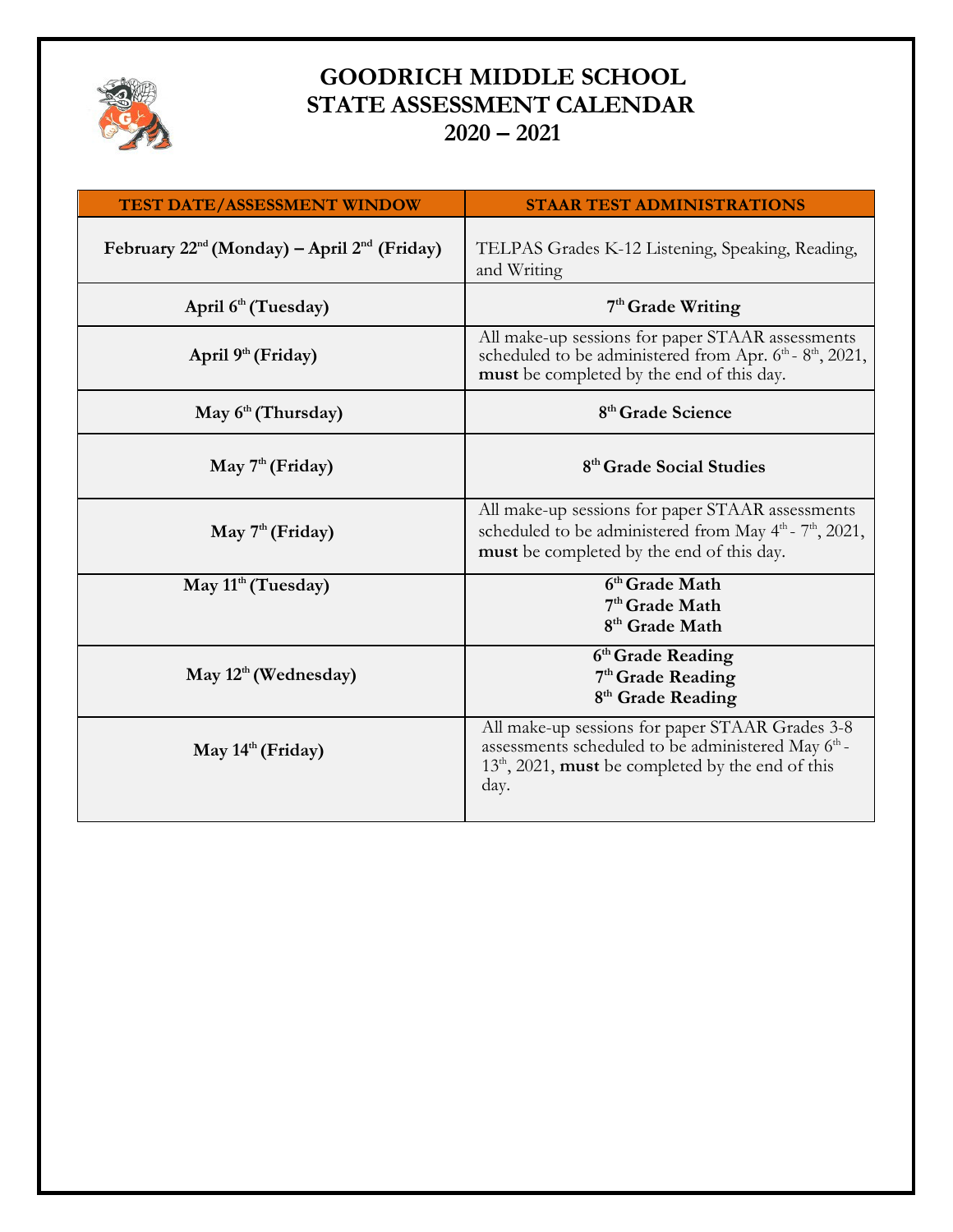

# **GOODRICH ELEMENTARY SCHOOL STATE ASSESSMENT CALENDAR 2020 – 2021**

| <b>TEST DATE/ASSESSMENT WINDOW</b>                           | <b>STAAR TEST ADMINISTRATIONS</b>                                                                                                                                                 |
|--------------------------------------------------------------|-----------------------------------------------------------------------------------------------------------------------------------------------------------------------------------|
| February $22^{nd}$ (Monday) – April $2^{nd}$ (Friday)        | TELPAS Grades K-12 Listening, Speaking, Reading,<br>and Writing<br>TELPAS Grades K-1 Reading                                                                                      |
| February $22^{nd}$ (Monday) – April 9 <sup>th</sup> (Friday) | TELPAS Grades 2-12 Reading                                                                                                                                                        |
| April 6 <sup>th</sup> (Tuesday)                              | 4 <sup>th</sup> Grade Writing                                                                                                                                                     |
| April $9th$ (Thursday)                                       | All make-up sessions for paper STAAR assessments<br>scheduled to be administered from Apr. 6th and 8th,<br>2021, must be completed by the end of this day.                        |
| May $11th$ (Tuesday)                                         | 3rd Grade Math<br>4 <sup>th</sup> Grade Math<br>5 <sup>th</sup> Grade Math                                                                                                        |
| May $12^{\text{th}}$ (Wednesday)                             | 3rd Grade Reading<br>4 <sup>th</sup> Grade Reading<br>5 <sup>th</sup> Grade Reading                                                                                               |
| May $13th$ (Thursday)                                        | 5 <sup>th</sup> Grade Science                                                                                                                                                     |
| May $14th$ (Friday)                                          | All make-up sessions for paper STAAR<br>assessments scheduled to be administered from<br>May $6th$ - 13 <sup>th</sup> , 2021, <b>must</b> be completed by the end<br>of this day. |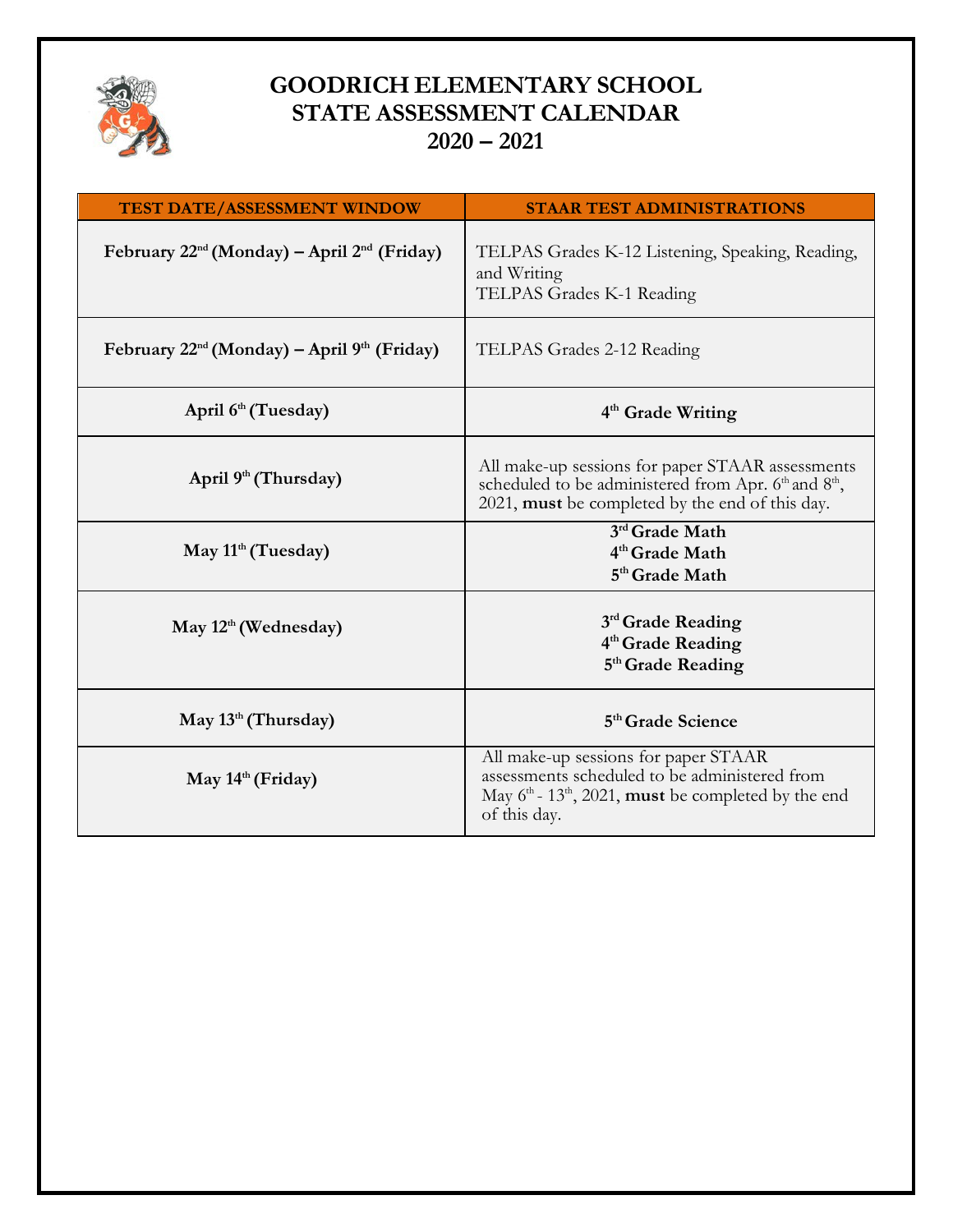# **STAAR Tested Subject Areas/Grade Levels Administered**

Grade 3: Reading and Math

- Grade 4: Reading, Math, and Writing
- Grade 5: Reading, Math, and Science
- Grade 6: Reading and Math
- Grade 7: Reading, Math, and Writing

Grade 8: Reading, Math, Science, Social Studies

High School - End of Course STAAR Exams: Algebra I, English I, Biology, English II, and U.S. History

# **How Texas STAAR Tests Are Scored**

STAAR performance standards relate levels of test performance to the expectations defined in the statemandated curriculum standards known as the Texas Essential Knowledge and Skills (TEKS). Cut scores, established by the agency, distinguish between performance levels or categories. The process of establishing cut scores that define performance levels for an assessment, is standard setting. Standard setting is also used to classify students into an appropriate performance category.

- Masters Grade Level/Course Performance Standards
- Meets Grade Level/Course Performance Standards
- Approaches Grade Level/Course Performance Standards
- Did Not Meet Grade Level/Course Performance Standards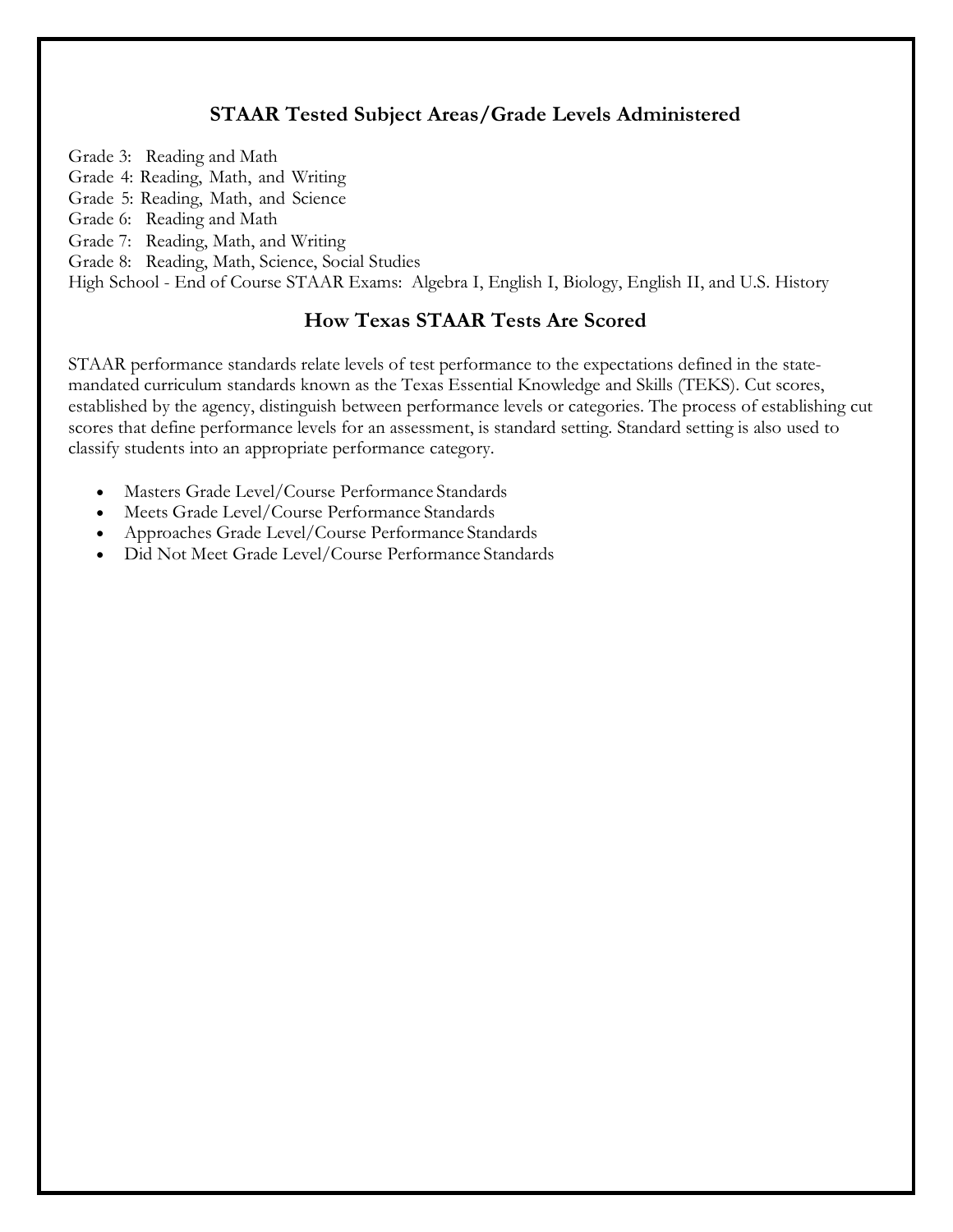# **The Texas Student Success Initiative (SSI)**

# **Waiver of the Student Success Initiative Promotion Requirements**

# **\*In light of past and current impacts of the COVID-19 pandemic, SSI promotion/retention and retesting requirements have been waived for the 2020–2021 school year.**

The Texas Student Success Initiative (SSI), which was passed by the 76<sup>th</sup> Texas Legislature in 1999. The purpose of this initiative is to ensure that every student makes the academic progress necessary to show a sufficient understanding of the knowledge and skills taught and tested at each grade level.

#### **The SSI requires that Grade 5 and Grade 8 students meet the passing standards on STAAR tests in mathematics and reading before they can be promoted to the next grade.**

Please note that these testing requirements are part of an overall system of support for student academic achievement. This system includes

- evaluation of student needs at grades that precede SSI grades and academic support for students who need additional instruction;
- ongoing evaluation of student progress during the school year with assistance provided to all students with identified academic weaknesses;
- three opportunities to pass the state assessments;
- additional instruction after each test administration for students who do not meet the passing standard on a subject-area test;
- a grade placement committee, consisting of the principal, teacher, and parent or guardian, that meets when a student has not met the passing standard after two testing opportunities and that decides the most effective way to support the child's academic success; and an instructional plan for the next school year for every student who has not met the passing standard after three opportunities, regardless of whether the student is retained or, upon parent appeal, is promoted by the grade placement committee The SSI recognizes and supports the important role parents play in the education of their children. Your child's teacher and I depend upon and look forward to working with you to help your child succeed.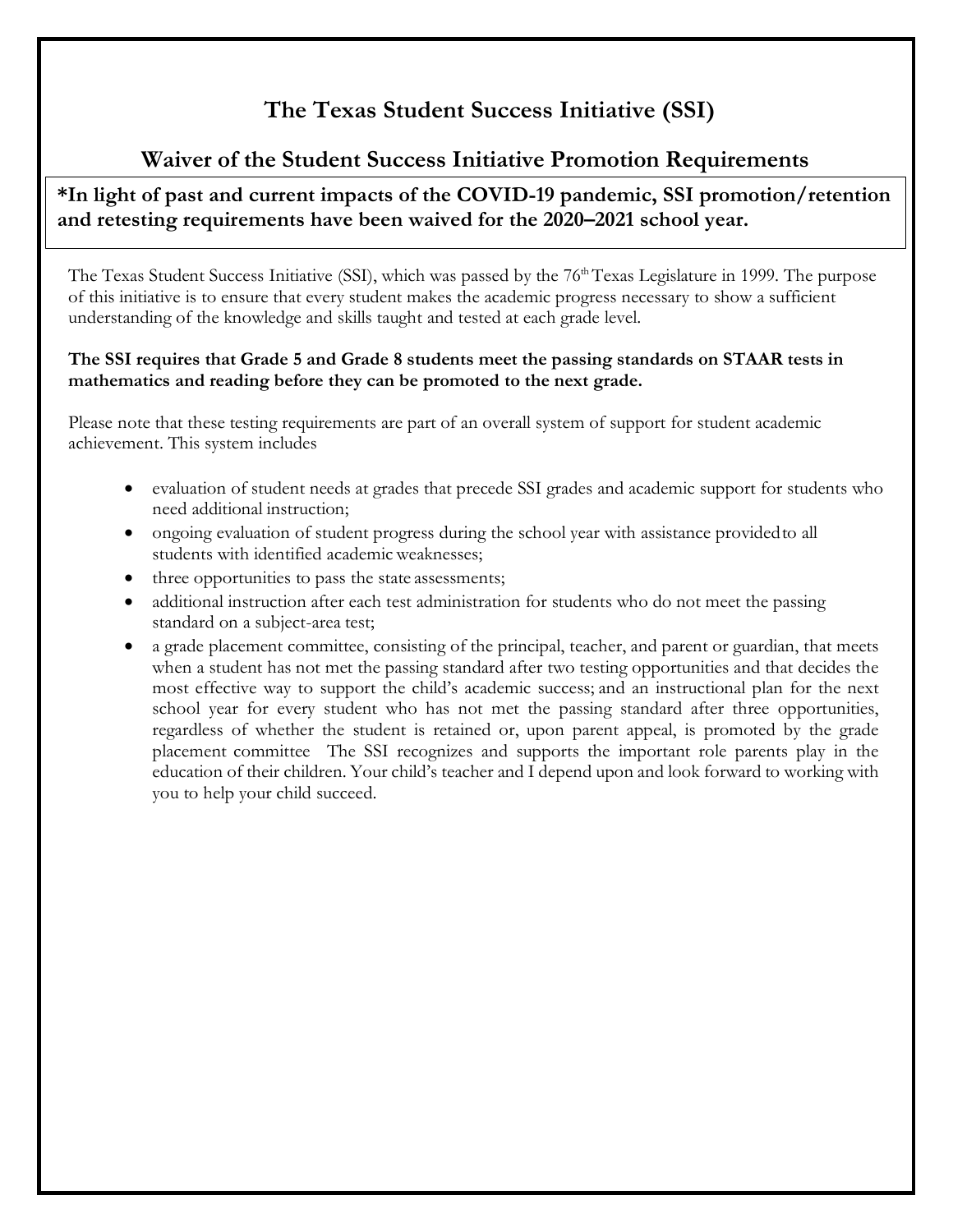

1701 North Congress Avenue • Austin, Texas 78701-1494 • 512 463-9734 • 512 463-9838 FAX • tea.texas.gov

| DATE:              | <b>July 27, 2020</b>                                     |
|--------------------|----------------------------------------------------------|
| <b>SUBJECT:</b>    | Waiver of the Student Success Initiative (SSI) Promotion |
|                    | <b>Requirements</b>                                      |
| <b>CATEGORY:</b>   | <b>Student Assessment</b>                                |
| <b>NEXT STEPS:</b> | Please share with district and campus administrators     |

The purpose of this correspondence is to inform districts and open-enrollment charter schools about changes to the Student Success Initiative (SSI) promotion/retention and retesting requirements for the 2020–2021 school year.

In light of past and anticipated impacts of the COVID-19 pandemic, the commissioner of education is exercising his authority under Texas Education Code (TEC), Section 7.056, to waive the requirements of TEC, Section 28.0211 regarding grade promotion requirements for students in fifth and eighth grade for the 2020–2021 school year.

School districts and open-enrollment charter schools are not required to apply for a waiver of these SSI requirements.

Students enrolled in grades 5 and 8 are still required to take the appropriate State of Texas Assessments of Academic Readiness (STAAR<sup>®</sup>) tests once. Regardless of their score, retest opportunities will not be provided. Districts will have local discretion on whether these students should advance to the next grade, just like students in grades 3, 4, 6, and 7. These decisions should be based on local criteria that reflect a student's academic achievement and mastery of subject matter, and should include STAAR assessment results, along with other relevant information. Districts are still responsible for providing accelerated instruction and supports for students that fail to perform satisfactorily on STAAR. Furthermore, although students in grades 5 and 8 will not be retained solely on the basis of STAAR results, school districts and open-enrollment charter schools will remain accountable for student performance.

As a part of this waiver, there will only be one administration of the STAAR grades 5 and 8 mathematics and reading assessments for the 2020–2021 school year. This administration will be in May to coincide with the administration of other STAAR grades 3–8 assessments. The 2020–2021 testing calendar has been updated to reflect these changes and is available at [Testing Calendar.](https://tea.texas.gov/node/106034)

If you have any questions about this information, please send them to the [Student Assessment](https://teastudentassessments.zendesk.com/hc/en-us/categories/360002017872-Student-Assessment)  [Help Desk.](https://teastudentassessments.zendesk.com/hc/en-us/categories/360002017872-Student-Assessment)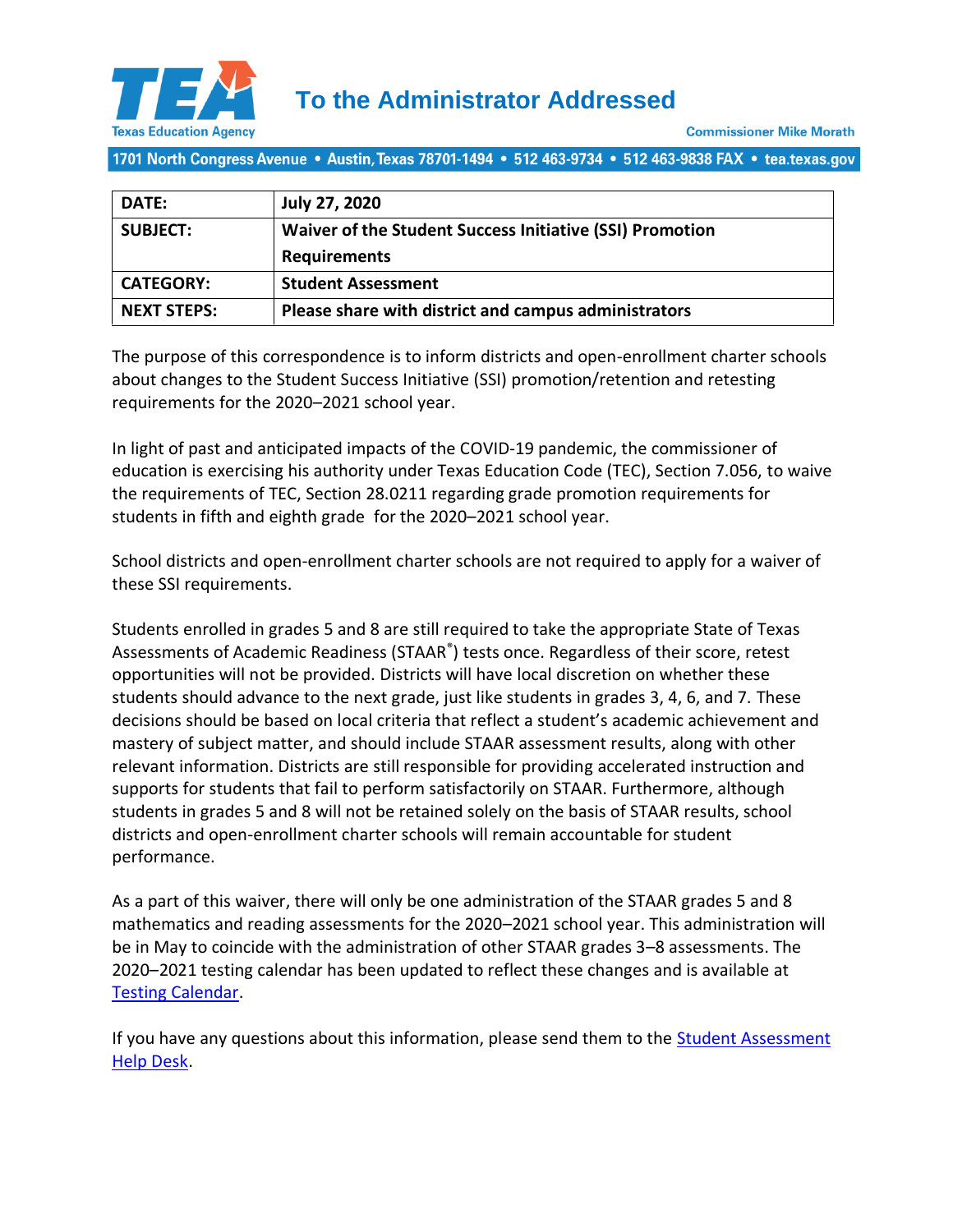# **INFORMATION FOR PARENTS ABOUT THE STAAR TEST**

#### **Who?**

All public school students in Texas, Grades 3–12, take STAAR tests.

#### **What?**

STAAR is the state's testing program and is based on state curriculum standards in core subjects including reading, writing, mathematics, science, and social studies.

## **When?**

STAAR tests are given in the spring. The number of tests your child takes each year will depend on what grade he or she is in. Most students will have two to four testing days during the 180-day school year.

## **Where?**

STAAR tests are given to students at their own school, in regular classrooms that have been cleared and set up to make it easy to focus on the test. If students have certain special needs and require special accommodations, they may be tested in a different area of the school.

## **Why?**

STAAR tests are designed to measure what students are learning in each grade and whether or not they are ready for the next grade. The goal is to ensure that all students receive what they need to be academically successful. Meeting these individual student needs depends greatly on schools, parents, and community members working together.

#### **How?**

STAAR tests for Grades 3–8 and EOC are offered in both online and paper formats.